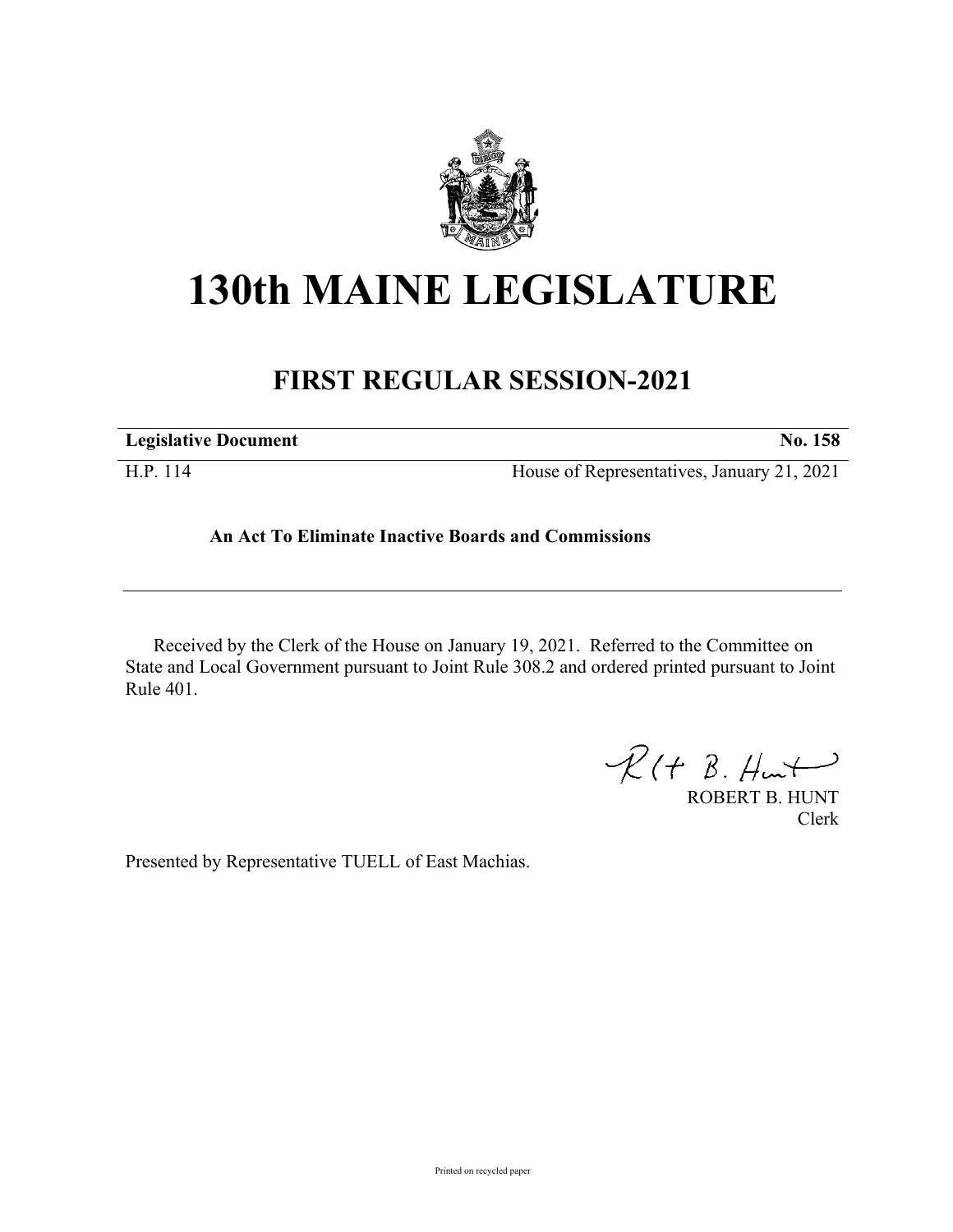| 1              | Be it enacted by the People of the State of Maine as follows:                                                                                                                                                                                |
|----------------|----------------------------------------------------------------------------------------------------------------------------------------------------------------------------------------------------------------------------------------------|
| 2              | <b>Sec. 1. 5 MRSA §55,</b> as amended by PL 2003, c. 20, Pt. OO, §2 and affected by §4,                                                                                                                                                      |
| $\overline{3}$ | is repealed.                                                                                                                                                                                                                                 |
| 4              | Sec. 2. 5 MRSA §55-A, as enacted by PL 2003, c. 238, §1 and affected by §2, is                                                                                                                                                               |
| 5              | repealed.                                                                                                                                                                                                                                    |
| 6              | Sec. 3. 5 MRSA §90-T, as enacted by PL 2011, c. 304, Pt. D, §2, is repealed.                                                                                                                                                                 |
| $\overline{7}$ | Sec. 4. 5 MRSA §1547, sub-§7, as enacted by PL 2003, c. 451, Pt. F, §2 and                                                                                                                                                                   |
| $\,8\,$        | amended by c. 600, §4, is amended to read:                                                                                                                                                                                                   |
| 9              | 7. Other related organizations. All legislatively created public instrumentalities and                                                                                                                                                       |
| 10             | related organizations for which the State is financially accountable or that have a significant                                                                                                                                              |
| 11             | relationship with the State as defined by a governmental accounting standards board that                                                                                                                                                     |
| 12             | are not included in subsection 3, including but not limited to eligible institutions as defined                                                                                                                                              |
| 13             | in section 13103, that receive funds from bond issues must comply with the fiscal reporting                                                                                                                                                  |
| 14             | policies established by the State Controller. The fiscal and reporting policies must include:                                                                                                                                                |
| 15             | A. Internal control standards required by section 1541, subsection 10-A;                                                                                                                                                                     |
| 16             | B. Quarterly reporting to the State Controller that includes a detail of transactions and                                                                                                                                                    |
| 17             | reconciliation of all accounts;                                                                                                                                                                                                              |
| 18<br>19<br>20 | $C_{\cdot}$<br>No later than October 15th annually, submission to the Department of<br>Administrative and Financial Services, Office of the State Controller of all financial<br>statements and schedules of expenditures of federal awards; |
| 21<br>22       | Financial statements that are prepared in accordance with the standards and<br>D.<br>requirements established by a governmental accounting standards board; and                                                                              |
| 23             | E. Submission annually to the Department of Administrative and Financial Services,                                                                                                                                                           |
| 24             | Office of the State Controller of a copy of the independent auditor's report, including                                                                                                                                                      |
| 25             | any findings, recommendations and management letter comments, and any other                                                                                                                                                                  |
| 26             | materials considered necessary by the State Controller.                                                                                                                                                                                      |
| 27             | Legislatively created public instrumentalities and other related organizations required to                                                                                                                                                   |
| 28             | comply under this subsection who that must also comply with the federal Office of                                                                                                                                                            |
| 29             | Management and Budget circulars, regulations issued by a governmental accounting                                                                                                                                                             |
| 30             | standards board or other accounting, auditing and reporting requirements may submit that                                                                                                                                                     |
| 31             | information to the State Controller to satisfy the requirements of this subsection.                                                                                                                                                          |
| 32             | Sec. 5. 5 MRSA §12004-G, sub-§4-B, as enacted by PL 2001, c. 196, §1, is                                                                                                                                                                     |
| 33             | repealed.                                                                                                                                                                                                                                    |
| 34             | Sec. 6. 5 MRSA §12004-G, sub-§10-E, as enacted by PL 2013, c. 593, §1, is                                                                                                                                                                    |
| 35             | repealed.                                                                                                                                                                                                                                    |
| 36<br>37       | <b>5 MRSA §12004-I, sub-§2-E, as enacted by PL 1999, c. 566, §2, is</b><br>Sec. 7.<br>repealed.                                                                                                                                              |
| 38             | Sec. 8. 5 MRSA §12004-I, sub-§2-G, as amended by PL 2011, c. 304, Pt. D, §3,                                                                                                                                                                 |
| 39             | is repealed.                                                                                                                                                                                                                                 |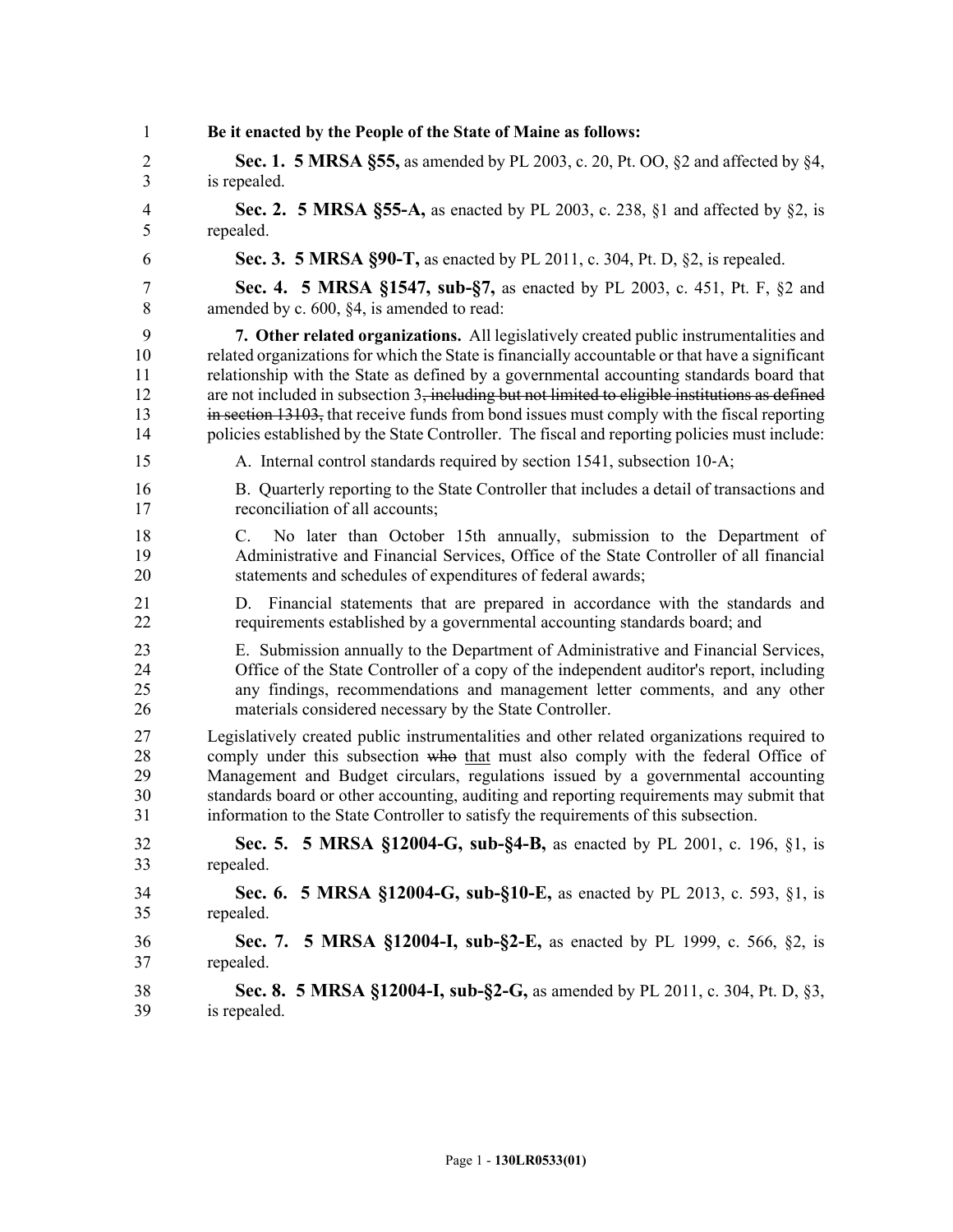| 1                    | Sec. 9. 5 MRSA §12004-I, sub-§4-B, as enacted by PL 2007, c. 503, §1, is                                                                                                                                                                                                               |
|----------------------|----------------------------------------------------------------------------------------------------------------------------------------------------------------------------------------------------------------------------------------------------------------------------------------|
| 2                    | repealed.                                                                                                                                                                                                                                                                              |
| 3                    | Sec. 10. 5 MRSA §12004-I, sub-§17, as enacted by PL 1987, c. 786, §5, is                                                                                                                                                                                                               |
| $\overline{4}$       | repealed.                                                                                                                                                                                                                                                                              |
| 5                    | Sec. 11. 5 MRSA §12004-I, sub-§22-B, as amended by PL 2011, c. 206, §1, is                                                                                                                                                                                                             |
| 6                    | repealed.                                                                                                                                                                                                                                                                              |
| 7                    | Sec. 12. 5 MRSA §12004-I, sub-§36-D, as enacted by PL 1997, c. 560, Pt. D, §1,                                                                                                                                                                                                         |
| 8                    | is repealed.                                                                                                                                                                                                                                                                           |
| 9                    | Sec. 13. 5 MRSA §12004-K, sub-§12, as enacted by PL 1987, c. 786, §5, is                                                                                                                                                                                                               |
| 10                   | repealed.                                                                                                                                                                                                                                                                              |
| 11                   | Sec. 14. 5 MRSA §12004-L, sub-§10, as enacted by PL 1993, c. 381, §9, is                                                                                                                                                                                                               |
| 12                   | repealed.                                                                                                                                                                                                                                                                              |
| 13                   | Sec. 15. 5 MRSA c. 383, sub-c. 5-A, as amended, is repealed.                                                                                                                                                                                                                           |
| 14                   | <b>Sec. 16. 5 MRSA §15303, sub-§6-B, as enacted by PL 2001, c. 196, §10, is</b>                                                                                                                                                                                                        |
| 15                   | repealed.                                                                                                                                                                                                                                                                              |
| 16                   | Sec. 17. 10 MRSA §949, sub-§2, ¶B, as enacted by PL 2007, c. 420, §7, is                                                                                                                                                                                                               |
| 17                   | amended by amending subparagraph (3) to read:                                                                                                                                                                                                                                          |
| 18                   | (3) Four representatives of the Maine Biomedical Research Board established                                                                                                                                                                                                            |
| 19                   | pursuant to Title 5, section 12004-G, subsection 4-B from bioscience research                                                                                                                                                                                                          |
| 20                   | laboratories;                                                                                                                                                                                                                                                                          |
| 21                   | Sec. 18. 20-A MRSA §5151, sub-§2, ¶D, as amended by PL 2007, c. 667, §9, is                                                                                                                                                                                                            |
| 22                   | further amended to read:                                                                                                                                                                                                                                                               |
| 23<br>24<br>25<br>26 | Function as a liaison among the commissioner, department staff, advisory<br>D.<br>committee and school administrative units and private schools as it pertains to truants,<br>dropouts and reintegration, alternative education programs, alternative learning and<br>adult education; |
| 27                   | Sec. 19. 20-A MRSA §5151, sub-§2, ¶K, as amended by PL 2001, c. 452, §12, is                                                                                                                                                                                                           |
| 28                   | further amended to read:                                                                                                                                                                                                                                                               |
| 29                   | K. Evaluate the scope of the problem of dropouts and truants and programs and                                                                                                                                                                                                          |
| 30                   | policies directed to meet it, including reintegration planning and aftercare services                                                                                                                                                                                                  |
| 31                   | provided for juvenile offenders who have been released from juvenile facilities and                                                                                                                                                                                                    |
| 32                   | have enrolled in schools in the State; and                                                                                                                                                                                                                                             |
| 33                   | Sec. 20. 20-A MRSA §5151, sub-§2, ¶L, as enacted by PL 1985, c. 774, §5, is                                                                                                                                                                                                            |
| 34                   | repealed.                                                                                                                                                                                                                                                                              |
| 35                   | <b>Sec. 21. 20-A MRSA §5152,</b> as amended by PL 2007, c. 667, §§10 and 11, is                                                                                                                                                                                                        |
| 36                   | repealed.                                                                                                                                                                                                                                                                              |
| 37                   | Sec. 22. 20-A MRSA c. 437, as amended, is repealed.                                                                                                                                                                                                                                    |
| 38                   | <b>Sec. 23. 22 MRSA §271, sub-§2,</b> as enacted by PL 1997, c. 560, Pt. D, §2, is                                                                                                                                                                                                     |
| 39                   | repealed.                                                                                                                                                                                                                                                                              |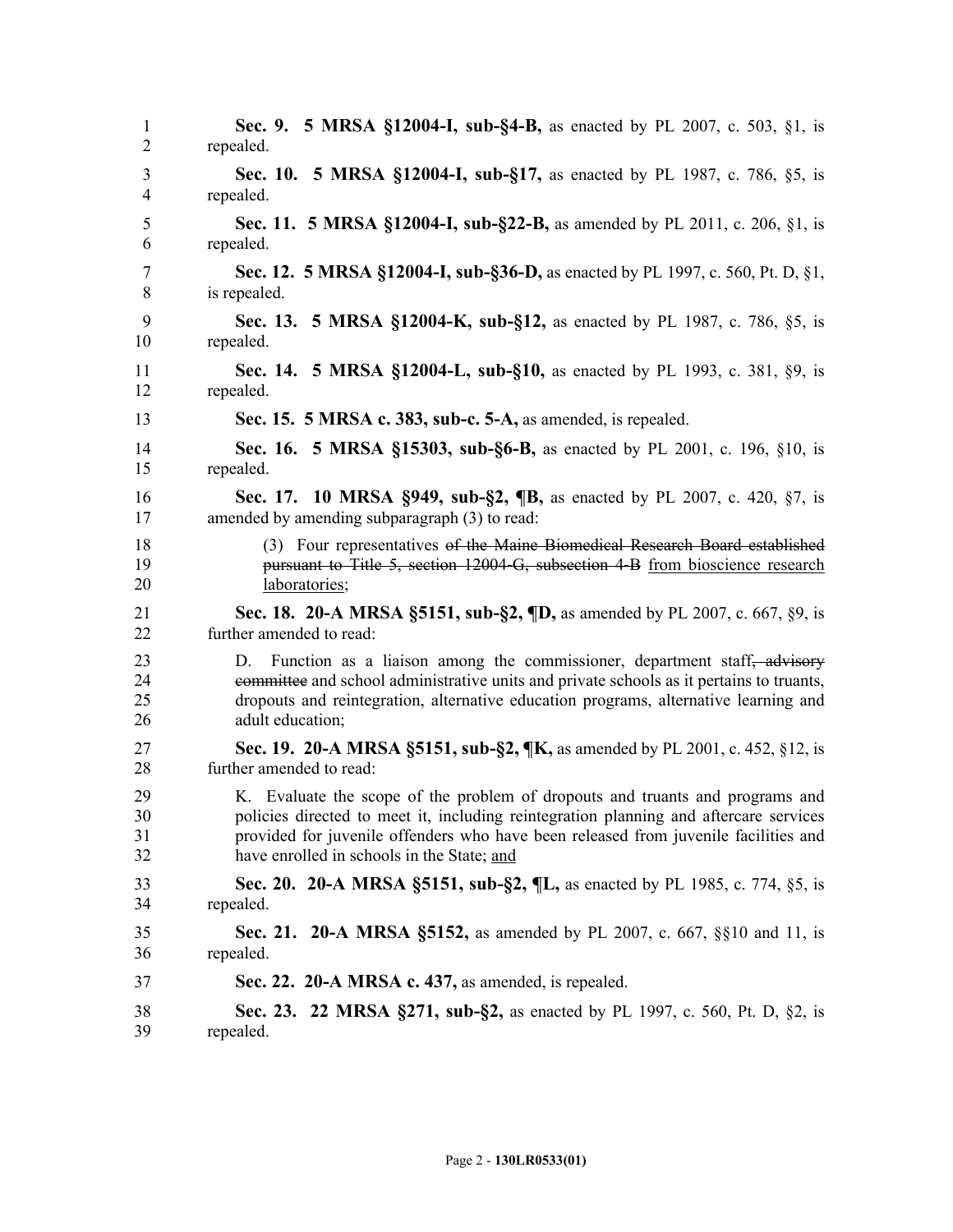1 **Sec. 24. 22 MRSA §272, sub-§1,** as enacted by PL 1997, c. 560, Pt. D, §2, is 2 amended by amending the first blocked paragraph to read: 3 The bureau shall administer the program with the review and advice provided by the <sup>4</sup> e<del>quil in subsection 2</del> and may contract for professional services to carry out the program. 5 **Sec. 25. 22 MRSA §272, sub-§2,** as amended by PL 2011, c. 657, Pt. AA, §58, is 6 repealed. 7 **Sec. 26. 25 MRSA §2952, sub-§4,** as enacted by PL 1991, c. 837, Pt. B, §11 and 8 c. 841, §8, is repealed. 9 **Sec. 27. 25 MRSA §2954,** as repealed and replaced by PL 1993, c. 680, Pt. B, §2, 10 is repealed. 11 **Sec. 28. 25 MRSA §2955, first ¶,** as repealed and replaced by PL 1993, c. 680, Pt. 12 B, §3, is amended to read: 13 The commissioner shall establish and operate within the Maine Drug Enforcement 14 Agency such regional investigative task forces as the commissioner determines, in 15 consultation with the board, are required for effective drug law enforcement throughout the 16 State. 17 **Sec. 29. 25 MRSA §2955, 2nd ¶,** as repealed and replaced by PL 1993, c. 680, Pt. 18 B, §3, is amended to read: 19 The investigative component of each task force is comprised of law enforcement 20 officers drawn from municipal, county and state law enforcement agencies, who, during 21 the period in which they serve in the task force, must be placed on a temporary assignment 22 by their employing law enforcement agencies and in the nonclassified positions within the 23 agency as established. All agency investigative personnel may not be state employees, for 24 the purposes of Title 26, chapter 9-B. All agency investigative personnel shall act in 25 accordance with rules, policies and procedures established by the commissioner. In 26 determining the number, areas of responsibility and investigative complement of these task 27 forces, the commissioner shall take into account geography, population, and the need for 28 service and the advice provided by the board. 29 **Sec. 30. 25 MRSA §2955, sub-§1,** as repealed and replaced by PL 1993, c. 680, 30 Pt. B, §3, is amended to read: 31 **1. Director.** The agency is managed by a director who reports to the commissioner. 32 The director must be an experienced law enforcement officer. The Chief of the State 33 Police, the Maine Sheriffs' Association and the Maine Chiefs of Police Association may 34 each nominate one candidate as director for submission to the Maine Drug Enforcement 35 Agency Advisory Board. The advisory board shall submit one of the 3 nominations to the 36 commissioner, who may appoint that person one of the candidates with the approval of the 37 Governor. If the commissioner or the Governor does not approve of the candidate 3 38 candidates submitted, each of the nominating groups is requested to submit an additional 39 nomination. The director serves at the pleasure of the commissioner. Eligibility for this 40 appointment is not dependent upon the parent law enforcement agency, if any, of the person 41 selected. If the person selected is currently an employee of any state, county or local law 42 enforcement agency, the person must be placed on a temporary assignment by the person's 43 employing agency. The director reports directly to the commissioner, notwithstanding any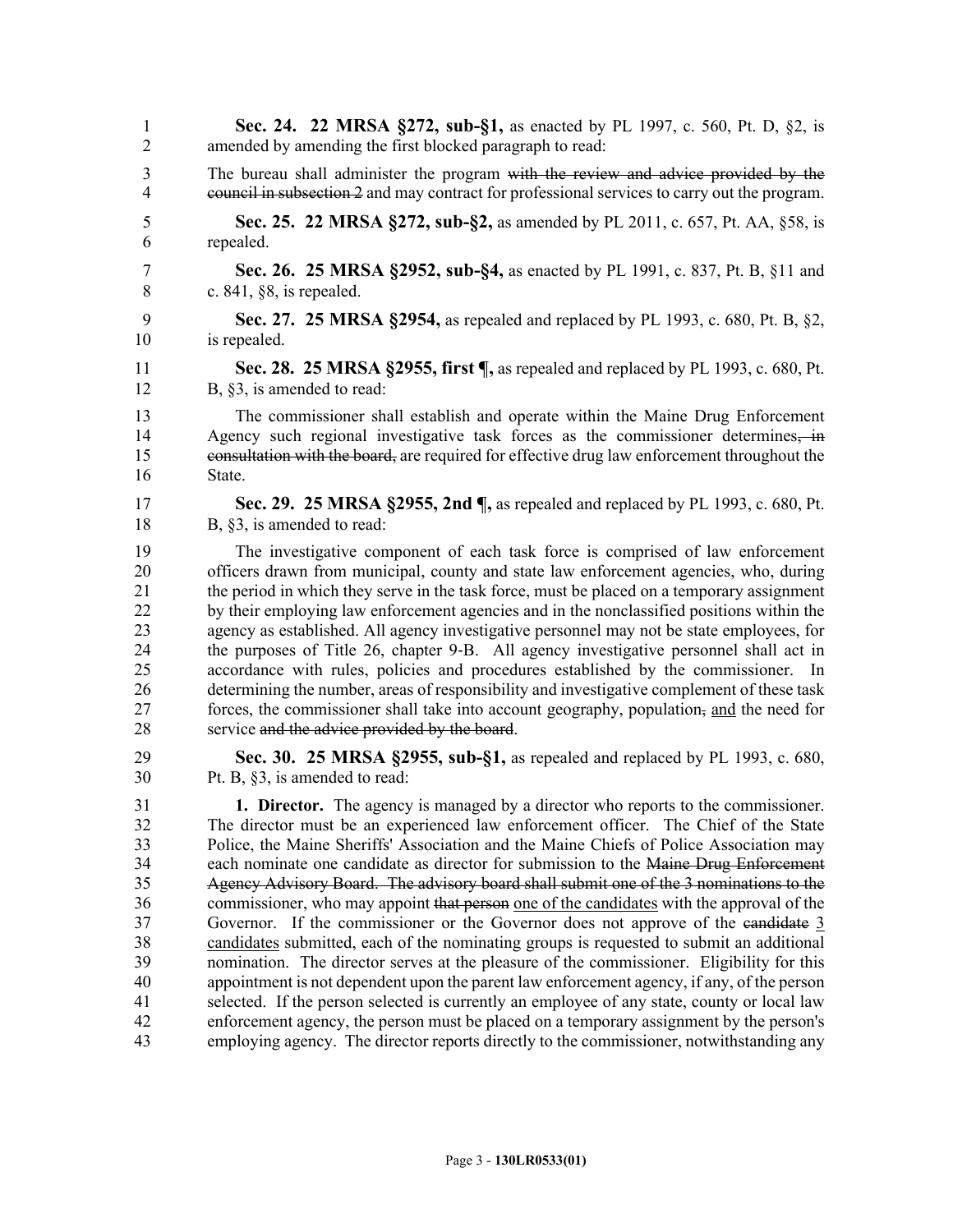existing command structure of the person's employing agency. Notwithstanding any other 45 provision of law to the contrary, the person retains and continues to accrue seniority and retirement rights and benefits within the person's employing agency for the time in which the person serves as director. 5 **Sec. 31. 25 MRSA §2956, sub-§1,** as repealed and replaced by PL 1999, c. 790, 6 Pt. A, §32, is amended to read: 7 **1. Rules.** The commissioner shall, with the advice of the board, adopt rules, practices 8 and policies respecting the administration of the agency. The rules, practices and policies 9 of the agency must be in conformity with state law and must accomplish the goal of an 10 integrated drug enforcement effort. These rules, practices and policies may include: 11 A. The qualifications, hiring, term of service and disciplinary standards for 12 commanders, supervisors and agents; 13 B. Protection as to financial and employment security for any law enforcement officer 14 selected as any official of the agency with respect to the person's position with any 15 municipal, county or state law enforcement policy or political subdivision; 16 C. Standard operating procedures for the agency; 17 D. Procurement procedures; or 18 E. Procedures for dissemination of records. 19 **Sec. 32. 25 MRSA §2957,** as amended by PL 2011, c. 662, §17, is further amended 20 to read: 21 **§2957. Confidentiality** 22 Notwithstanding any other provisions provision of law to the contrary, the investigative 23 records of the agency are confidential and all meetings of the board are subject to Title 1, 24 chapter 13, subchapter 1, except that those meetings may be held in executive session to 25 discuss any case investigations or any disciplinary actions. 26 **Sec. 33. 25 MRSA §2958,** as repealed and replaced by PL 1999, c. 790, Pt. D, §8, 27 is amended to read: 28 **§2958. Prosecution protocol** 29 The Attorney General, after consultation with the 8 district attorneys, the United States 30 Attorney for the District of Maine and the board agency, shall establish by rule a protocol 31 that governs the selection of the state or federal court system for prosecution of drug cases 32 investigated by the agency. 33 **Sec. 34. 34-A MRSA §3002-B,** as enacted by PL 2007, c. 503, §2, is repealed. 34 **Sec. 35. 38 MRSA §343-D,** as amended by PL 2011, c. 206, §§5 and 6 and affected 35 by §37, is repealed. 36 **Sec. 36. 38 MRSA §353-A, sub-§4,** as amended by PL 1993, c. 500, §3 and 37 affected by §5, is further amended to read: 38 **4. Maximum and minimum fees.** The minimum annual fee is \$250 per year. The 39 maximum annual fee is \$150,000 per year. Beginning November 1, 1994, the minimum 40 annual fee surcharge is \$100 per year and the maximum annual fee surcharge is \$50,000 1 2 3 4